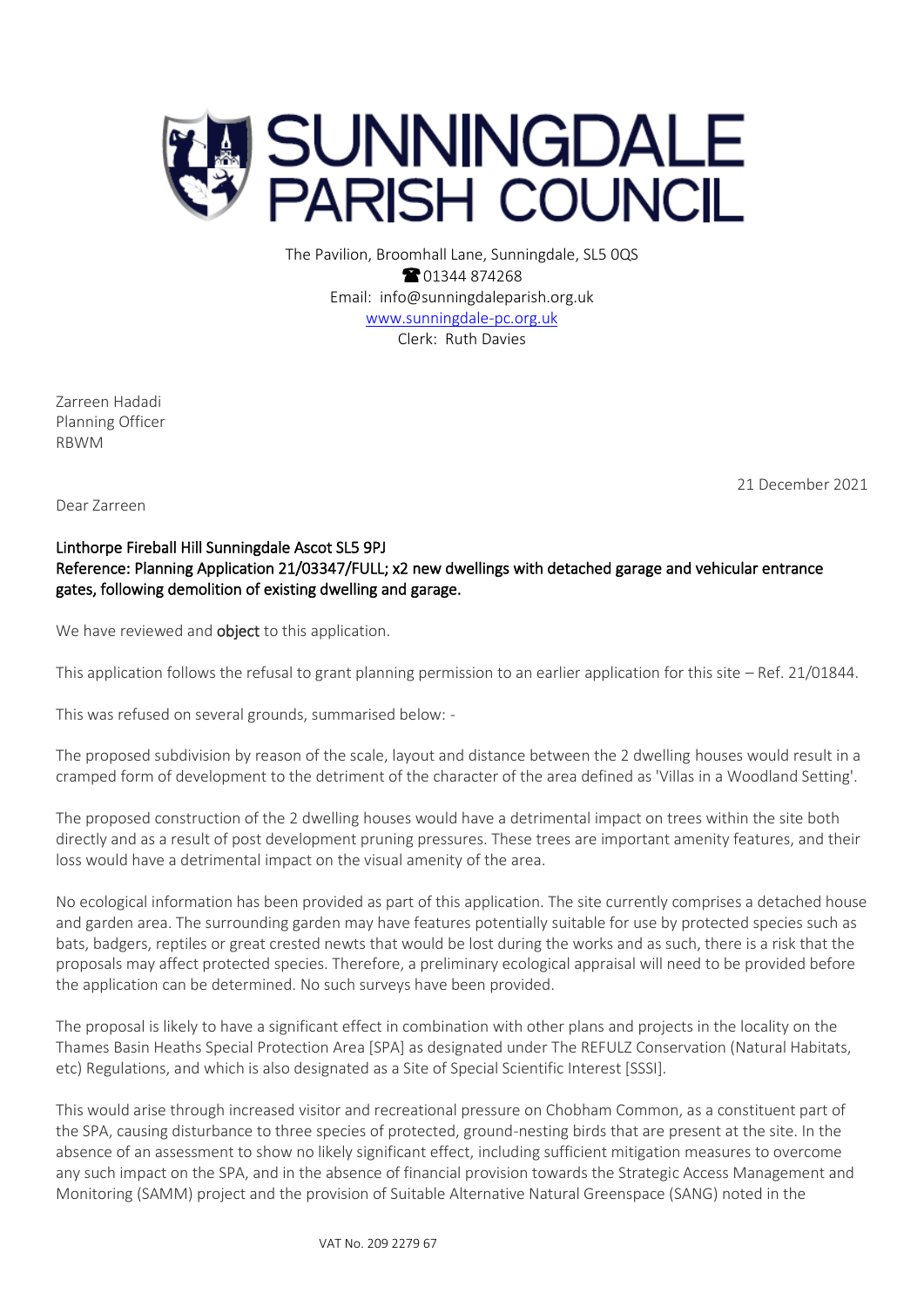Council's Thames Basin Heaths Special Protection Area SPD or satisfactory alternative provision, the likely adverse impact on the integrity of this European nature conservation site has not been overcome.

This latest application, whilst slightly altered, still fails to address materially the main reasons for refusal above.

### **1. Density, Footprint, Separation, Scale and Bulk**

The townscape for Fireball Hill is 'Villas in a Woodland Setting' whose characteristics include: -

- An extremely low-density residential suburb comprising large villas set in large, irregular plots.
- Dwellings occupy large footprints, set within extremely large garden plots.
- Built style and period varies widely, from Victorian and Edwardian dwellings to late 20<sup>th</sup> Century neo-classical villas.
- Mature trees form a 'sylvan', almost rural, backdrop giving the impression of dwellings 'in woodland'.

This application is for the development of two houses on an existing single plot.

Existing House

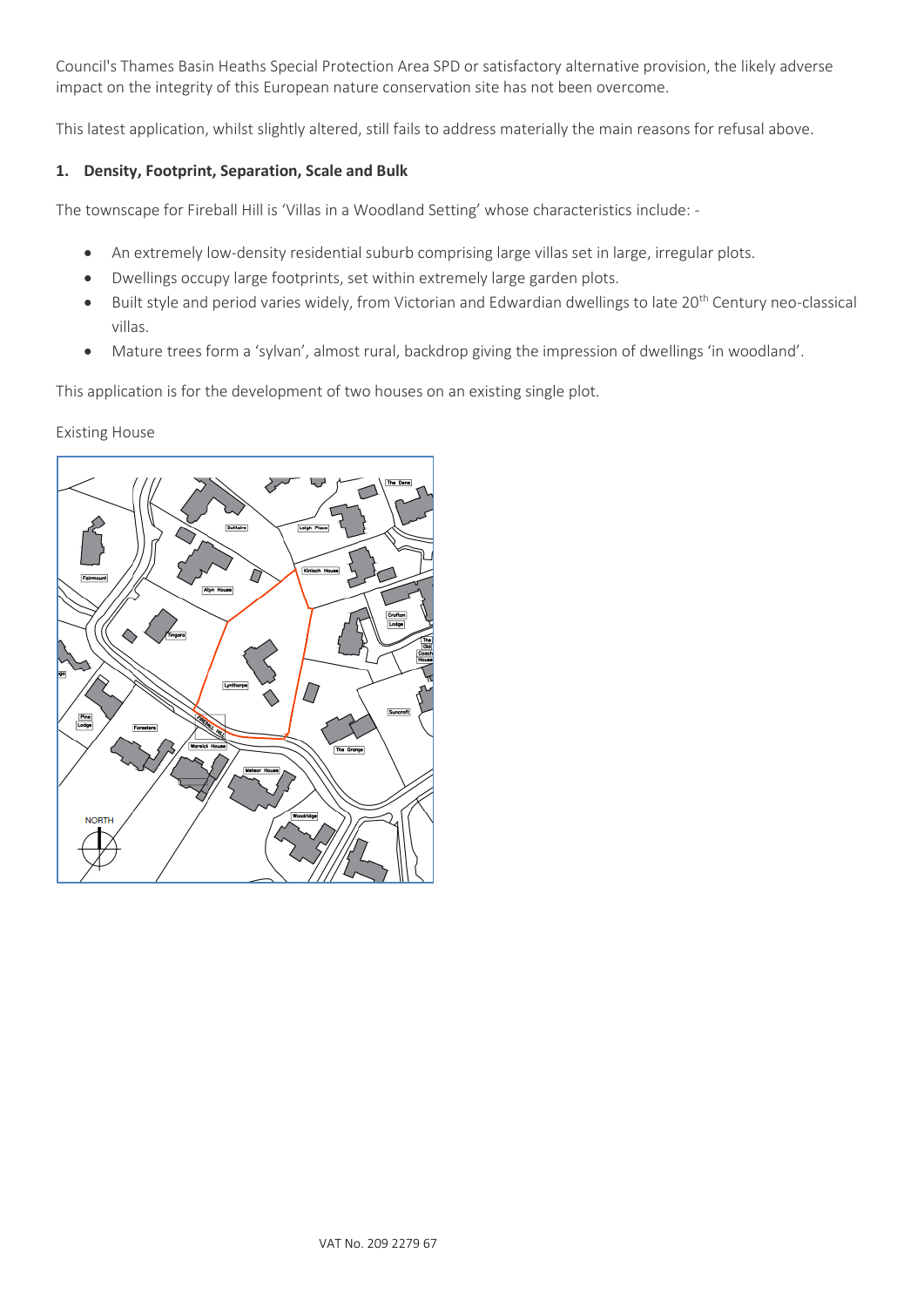## Refused scheme 21/01844 Current Scheme 21/03347



The current scheme shows a reduction in GIA of approximately 16% in Plot 1 and 10% in Plot 2 to the refused scheme (as shown by the red lines).

This is better seen in the elevations of these dwellings, with the red lines showing the outline of the refused scheme: -



However, this still results in a cramped form of development to the detriment of the character of the area.